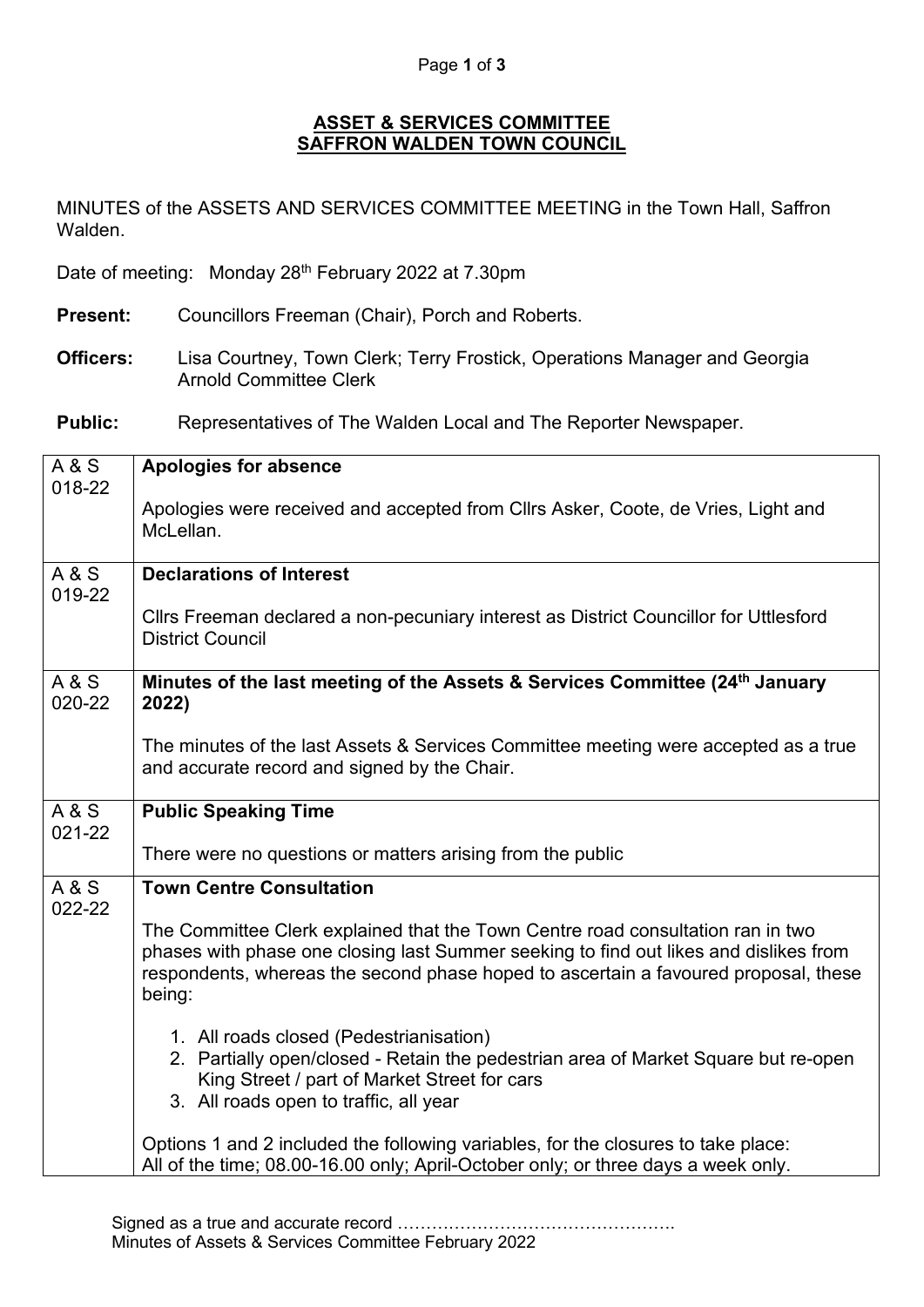|                          | The presentation (attached to the agenda) detailed that over 1400 people responded<br>and 949 of these people are residents of Saffron Walden, with varying ages with 59%<br>being aged 35-85+.<br>It was noted that 40% asked for all roads to be closed; 35% asked for a partial closure<br>and only 25% of respondents asked for all roads to be open for traffic. When asked<br>when a closure should be in place, 'all of the time' was favoured by respondents<br>however, The Committee Clerk noted that thought should be considered for residents in |
|--------------------------|---------------------------------------------------------------------------------------------------------------------------------------------------------------------------------------------------------------------------------------------------------------------------------------------------------------------------------------------------------------------------------------------------------------------------------------------------------------------------------------------------------------------------------------------------------------|
|                          | the Town Centre.                                                                                                                                                                                                                                                                                                                                                                                                                                                                                                                                              |
|                          | The presentation recommended to request a partial road closure $-$ this was the second<br>favoured option and it would be a suitable compromise for those who would like a<br>pedestrianised area but it would allow access for those less able and deliveries.                                                                                                                                                                                                                                                                                               |
|                          | Committee unanimously agreed to support the principle of a partial road closure and this<br>proposal will be presented to Full Council in March. It was resolved that an additional<br>report will be presented to Full Council to agree suitable timings for the partial road<br>closure as the favoured option was all of the time but Officers noted that decisions<br>should be mindful of residents who live in the Centre.                                                                                                                              |
|                          | Clirs thanked The Committee Clerk for the report and noted that it is a complex issue.                                                                                                                                                                                                                                                                                                                                                                                                                                                                        |
| A & S<br>023-22          | Abbey Homes - Little Walden                                                                                                                                                                                                                                                                                                                                                                                                                                                                                                                                   |
|                          | Committee noted the update and confirmed that we will not be taking on the Public<br>Open Space at the Abbey Homes site as there are no S106 contributions.                                                                                                                                                                                                                                                                                                                                                                                                   |
| A & S<br>024-22          | <b>Concession trading on Saffron Walden Common</b>                                                                                                                                                                                                                                                                                                                                                                                                                                                                                                            |
|                          | The Operations Manager presented the report to Committee, noting that a concession<br>stall is likely to require planning permission and that any concessions for 2022 will be in<br>conflict with the upcoming events planned for the year.                                                                                                                                                                                                                                                                                                                  |
|                          | Committee unanimously agreed to hold decisions in abeyance until further advice is<br>received.                                                                                                                                                                                                                                                                                                                                                                                                                                                               |
| <b>A&amp;S</b><br>025-22 | Transfer of land at Lime Avenue and Tudor Park from Persimmon Homes to SWTC                                                                                                                                                                                                                                                                                                                                                                                                                                                                                   |
|                          | The Town Clerk noted that all transfer documents have finally been signed but some<br>works are being carried out by Persimmon Homes (access is granted via a licence from<br>SWTC). These works are all at Persimmon's own cost, they are connecting the weeper<br>pipes from some residents (those that have requested it) to the mains foul sewerage.                                                                                                                                                                                                      |
|                          | Committee thanked the Town Clerk and Operations Manager for their excellent work.                                                                                                                                                                                                                                                                                                                                                                                                                                                                             |
| A & S<br>026-22          | Refurbishment of Anglo-American Play Area and new Splash Park                                                                                                                                                                                                                                                                                                                                                                                                                                                                                                 |
|                          | Committee noted the written report.                                                                                                                                                                                                                                                                                                                                                                                                                                                                                                                           |